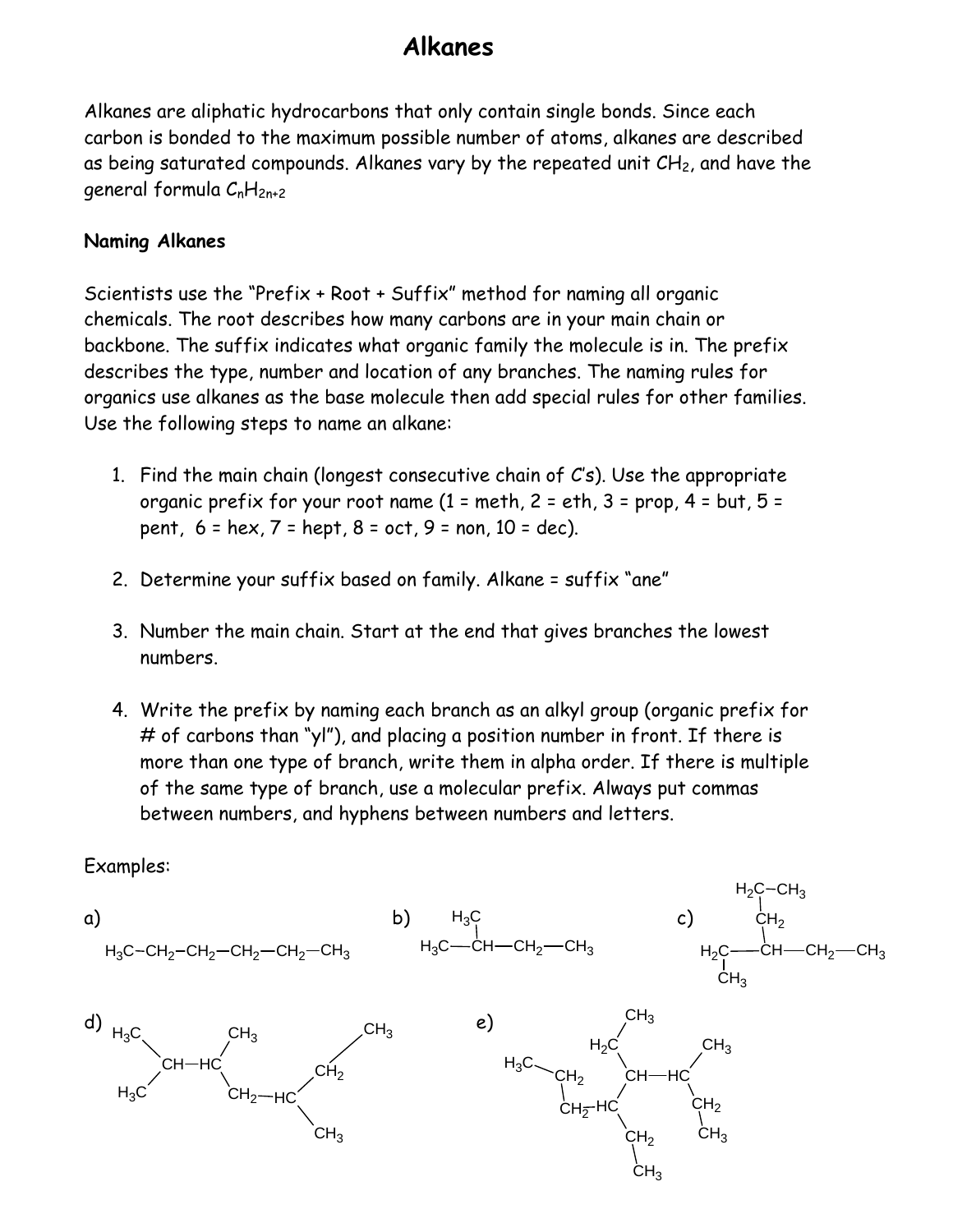### **Drawing Structural Diagrams from Names**

- 1. Draw the main chain horizontal across page.
- 3. Add branches on appropriate carbons.
- 4. Add enough hydrogens so each carbon has four bonds.
- Ex 1. 3-ethyl-3,4-dimethylhexane

# Ex 2. 3-ethyl-5-propyldecane

#### **Properties of Alkanes**

| Property             | Description                                                                                               |
|----------------------|-----------------------------------------------------------------------------------------------------------|
| <b>Melting Point</b> |                                                                                                           |
| Solubility in Water  |                                                                                                           |
| Other:               | Mainly used as a fuel source. They undergo combustion<br>reactions which release large amounts of energy. |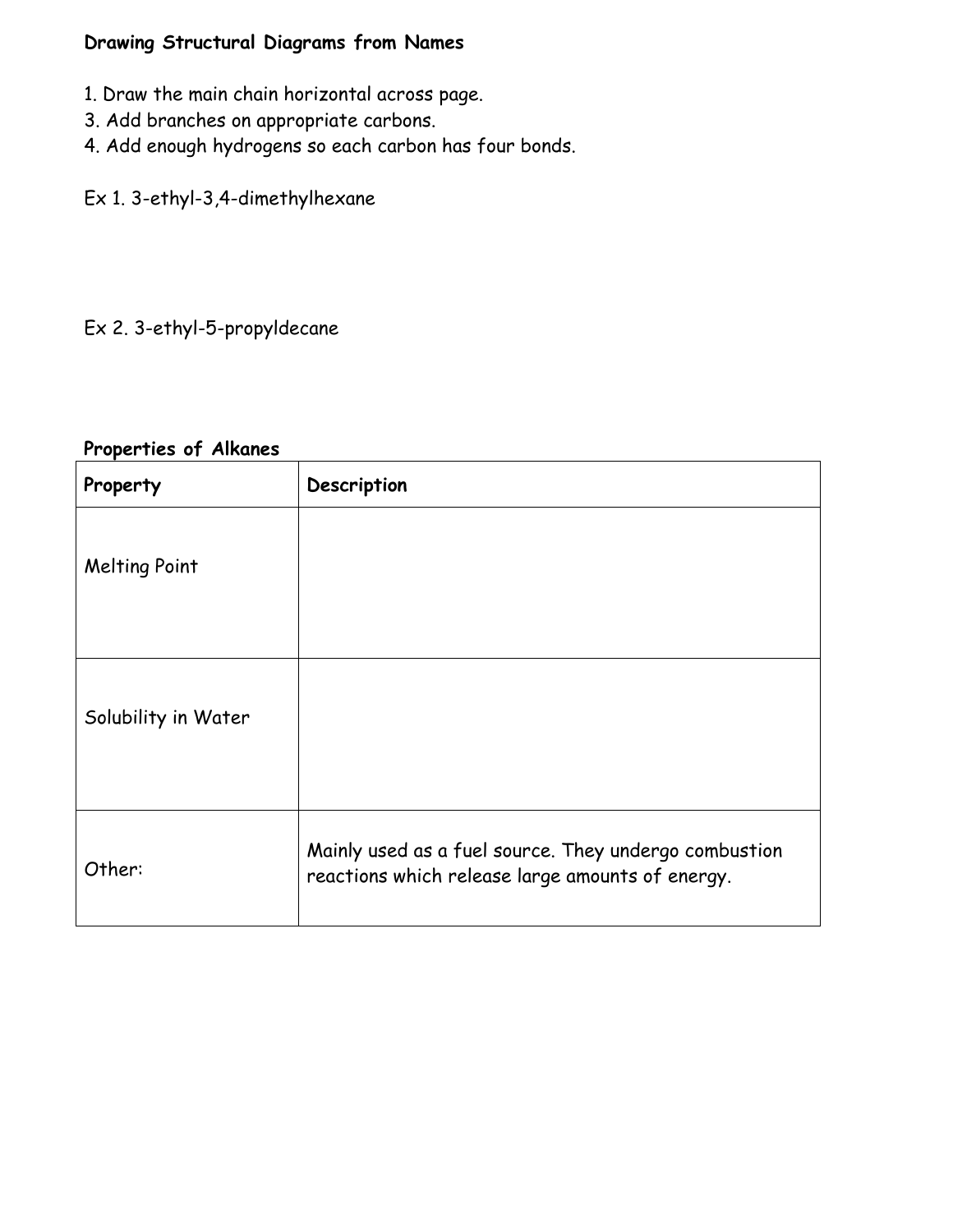# **Alkanes Worksheet**

**1. Name the following molecules:** 



**2. Draw condensed structural diagrams showing the appropriate number of hydrogens. Then provide the expanded molecular formula for each compound.** 

Name Diagram Expanded Molecular Formula

a) 3-ethyl-3,4-dimethylhexane